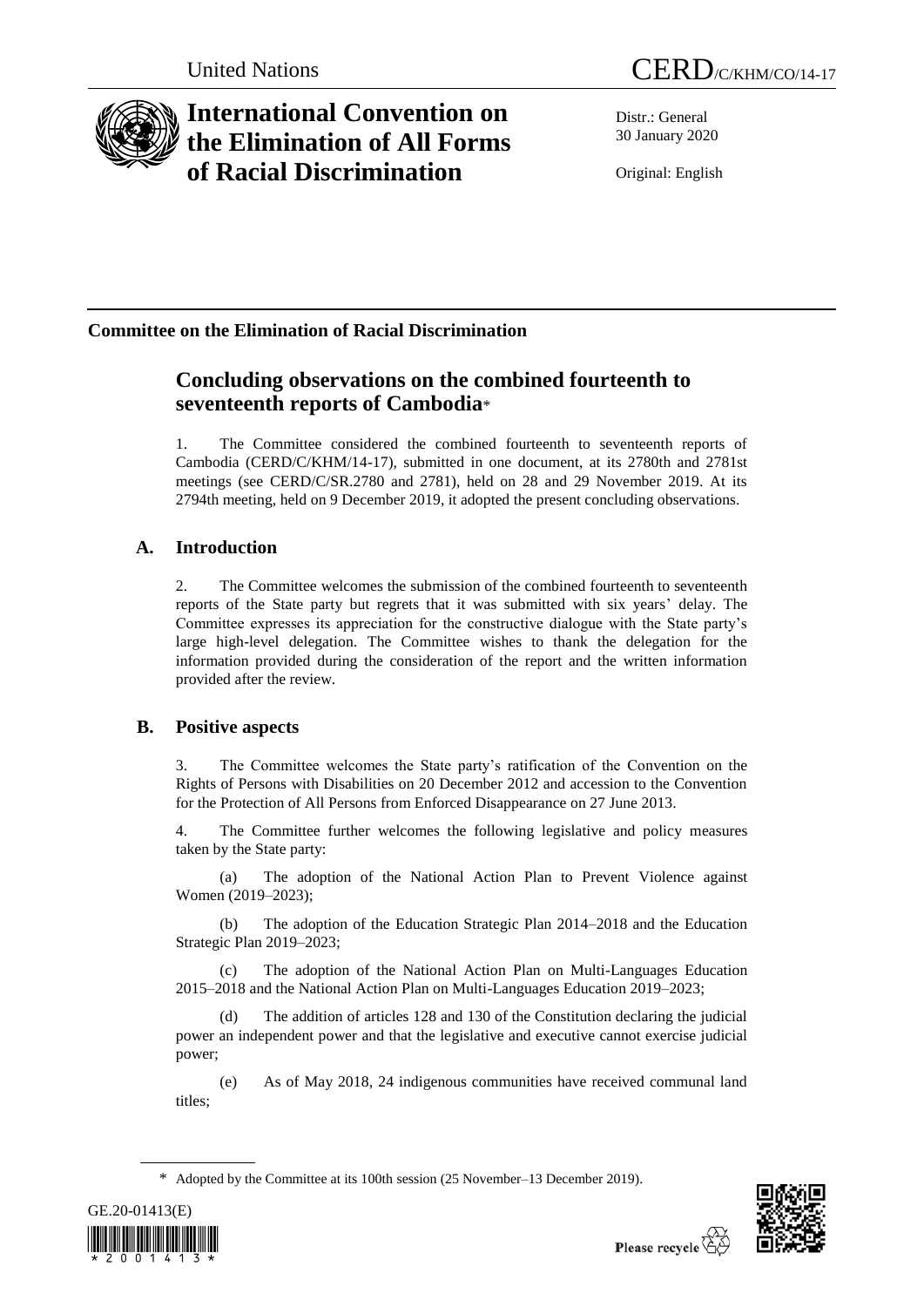(f) The gradual resettlement of ethnic Vietnamese onto suitable lands in the Kampong Chhnang province according to a plan to resettle all floating communities onto drylands.

## **C. Concerns and recommendations**

#### **Statistical data**

5. The Committee takes note of the data provided by the State party in its report and during the dialogue on certain ethnic groups. However, it regrets that the data were missing indicators such as years and were not comprehensive enough to allow an empirical basis for evaluating the equal enjoyment of rights under the Convention by ethnic groups and indigenous peoples (arts. 1 and 5).

6. **Recalling the guidelines for reporting under the Convention (CERD/C/2007/1), the Committee recommends that, in its next periodic report, the State party provide disaggregated data on the ethnic composition of the population, including of indigenous peoples, refugees and asylum seekers, and supply statistics on the enjoyment of economic, social and cultural rights, disaggregated by ethnic group, in order to provide the Committee with an empirical basis for evaluating the equal enjoyment of rights under the Convention.**

#### **National human rights institution**

7. While noting the information provided by the State party on the upcoming draft law on the establishment of a national human rights institution is to be available for consultation in 2020, the Committee remains concerned that despite previous commitments by the State party, and efforts by civil society to create such a draft law, an independent national human rights institution has not yet been established (art. 2).

8. **The Committee recommends that the State party accelerate the establishment of an independent national human rights institution in accordance with the principles relating to the status of national institutions for the promotion and protection of human rights (the Paris Principles), in full consultation with civil society organizations and relevant stakeholders.** 

#### **Definition of racial discrimination**

9. The Committee is concerned that article 31 of the Constitution and articles 265 to 270 of the Criminal Code do not prohibit all grounds for racial discrimination, such as colour and descent, as stated in article 1 of the Convention (art. 1).

Recalling its general recommendation No. 14 (1993) on article 1 (1) of the **Convention, the Committee recommends that the State party bring the abovementioned articles of the Constitution and the Criminal Code into line with article 1 of the Convention.**

#### **Anti-racial discrimination legislation**

11. While welcoming the Government's consideration to draft a specific law on racial discrimination in its legal programme, the Committee regrets the current absence of antidiscrimination legislation in the State party (arts. 1, 2 and 4).

12. **The Committee recommends that the State party expeditiously adopt a comprehensive law that defines and prohibits direct and indirect racial discrimination on all prohibited grounds, in line with article 1 of the Convention, and develop a national action plan against racial discrimination.**

## **Hate speech and hate crimes**

13. The Committee regrets the lack of comprehensive information from the State party on hate speech and is concerned by reports of the continuation of hate speech in the State party against minority groups such as the ethnic Vietnamese. The Committee also regrets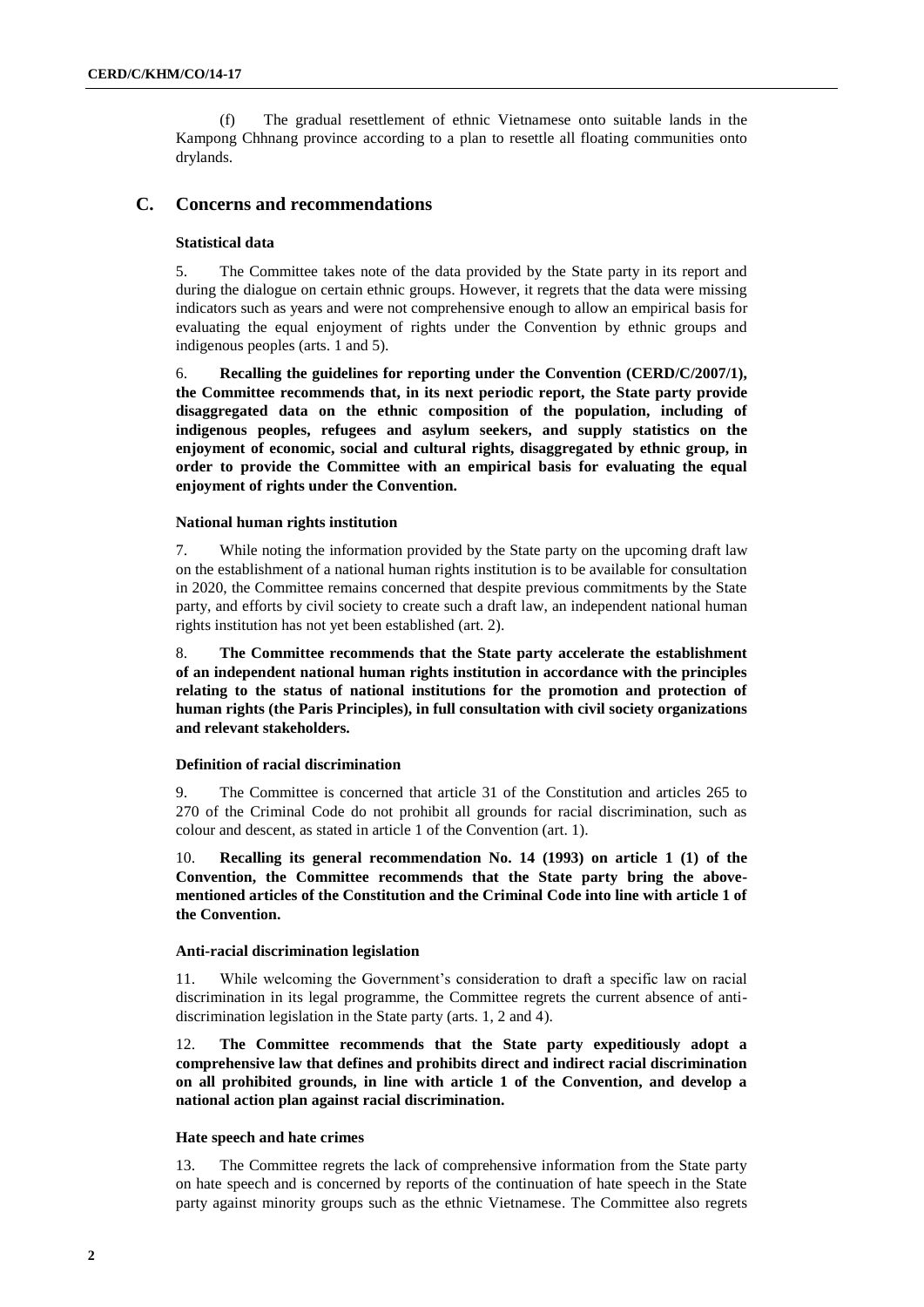the lack of comprehensive information on the adoption, implementation and impact of legal provisions prohibiting hate crimes and hate speech (art. 4).

14. **Recalling its general recommendations No. 7 (1985) relating to the implementation of article 4 of the Convention, No. 8 (1990) concerning the interpretation and application of article 1 (1) and (4) of the Convention, No. 15 (1993) on article 4 of the Convention and No. 35 (2013) on combating racist hate speech, the Committee urges the State party to prevent hate speech in the State party and ensure that any provisions prohibiting hate crimes and hate speech are in line with article 4 of the Convention. The Committee recommends that, in its next periodic report, the State party provide detailed information about the adoption, implementation and impact of legislation on hate crime and hate speech, in compliance with article 4.**

#### **Domestic implementation of the Convention**

15. The Committee regrets the lack of specific information dealing with the implementation of the Convention, and further regrets the lack of examples of court decisions based on the rights guaranteed in the Convention (art. 6).

16. **The Committee recommends that the State party provide examples of cases of the implementation of the rights in the Convention – such as court decisions based on the rights in the Convention – in its next periodic report.** 

#### **Complaints of racial discrimination**

17. The Committee regrets the lack of comprehensive information and data on racial discrimination complaints filed in the State party, and their outcomes (arts. 6 and 7).

18. **The Committee reminds the State party that a low number of complaints does not signify the absence of racial discrimination in the State party, but may rather signify that barriers exist with regard to invoking the rights under the Convention before the domestic courts, including lack of public awareness of those rights and of the methods available for seeking judicial remedies. Recalling its general recommendation No. 31 (2005) on the prevention of racial discrimination in the administration and functioning of the criminal justice system, the Committee requests that the State party include information in its next periodic report on cases of racial discrimination and their outcomes, and on cases where the Convention has been invoked in national courts, including statistics on the number and types of complaints of racial discrimination and on the number of prosecutions and convictions of perpetrators, disaggregated by the age, gender, ethnic and national origin of the victims, and information on compensation granted to victims. The Committee recommends that the State party undertake public education campaigns on the rights under the Convention and on how to file complaints of racial discrimination.** 

#### **Independence of the judiciary**

19. The Committee notes efforts by the State party to ensure the independence of the judiciary and the data provided on the prosecution of judges and lawyers for corruption. The Committee is concerned, however, that corruption continues within the judiciary, which impacts the ability of minorities and vulnerable groups to access justice. The Committee is also deeply concerned about reports that the judiciary may be used by the executive to silence human rights defenders, including defenders of rights of minorities (arts. 5 and 6).

20. **The Committee recommends that the State party step up efforts to prevent corruption, including in the judiciary, and ensure the investigation and prosecution into acts of corruption by individuals at all levels. The Committee recommends that the State party take steps to ensure the full independence and impartiality of the judiciary in law and in practice, and prevent its misuse to suppress human rights defenders, including defenders of rights of minorities.**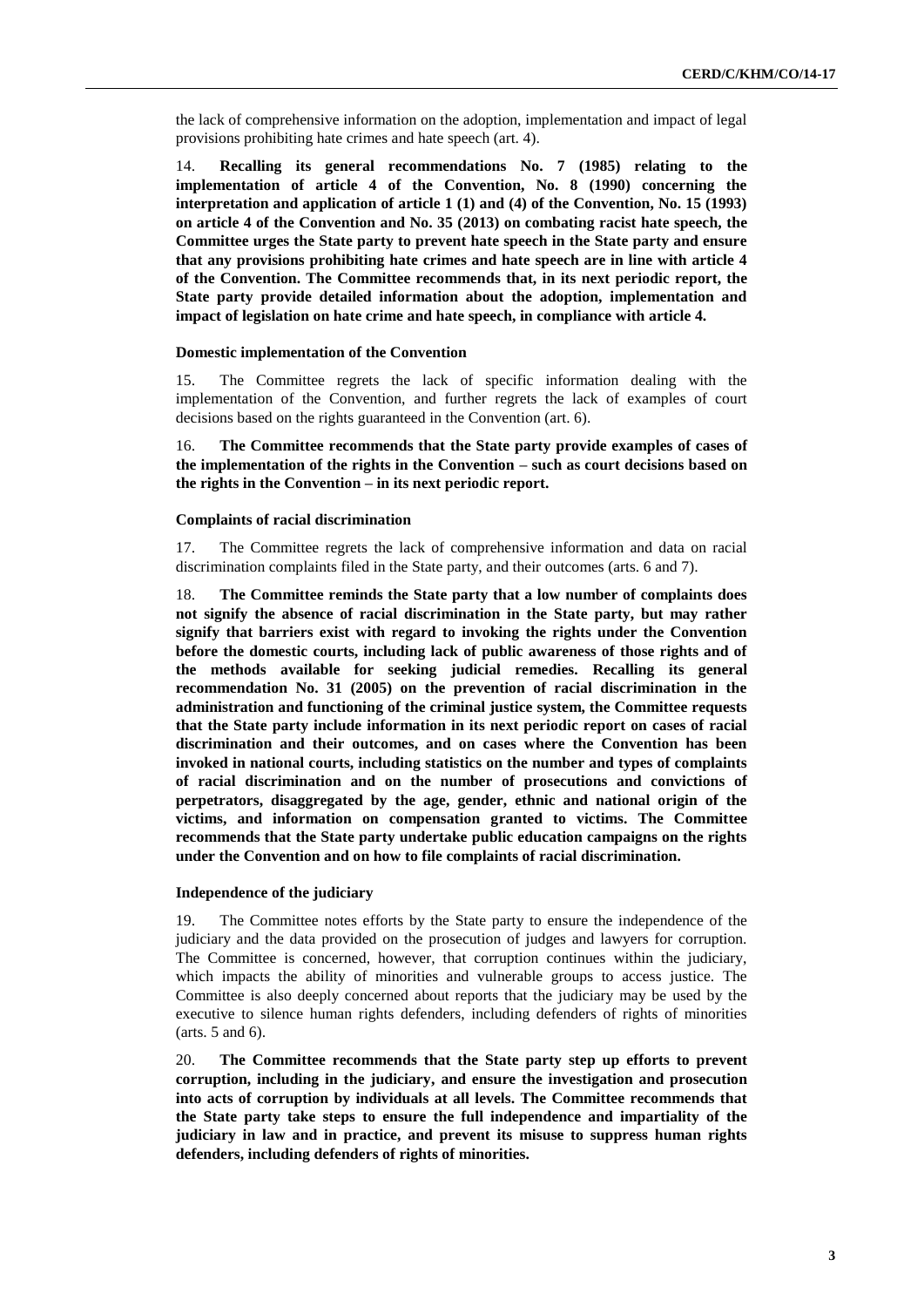#### **Access to justice**

21. While welcoming the increase in the national legal aid budget, and the increase in numbers of underprivileged individuals receiving legal aid, the Committee is concerned about barriers in access to justice for minorities owing to remote locality, a limited understanding of laws and judicial processes, and a lack of trust in the justice system (arts. 5 and 6).

22. **Recalling its general recommendation No. 31 (2005) on the prevention of racial discrimination in the administration and functioning of the criminal justice system, the Committee recommends that the State party step up efforts to eliminate barriers and provide access to justice to minorities, including through continuing the provision of legal aid and undertaking public education campaigns on the rights under the Convention and on how to file complaints of racial discrimination, in particular among vulnerable groups, especially those in remote localities. The Committee recommends that the State party assist individuals wishing to access justice in filing their complaints.**

## **Situation of ethnic Vietnamese**

23. The Committee is concerned about the situation of people of Vietnamese origin, in particular about:

(a) Reports of violence against ethnic Vietnamese, including a few reported cases of mob killings;

(b) Reports of hate speech against ethnic Vietnamese, including online, and reports of hate speech during elections, including by political leaders;

(c) Ethnic Vietnamese who are being relocated from floating villages and are reportedly being discriminated against in obtaining access to adequate housing, water and electricity;

(d) Ethnic Vietnamese registered recently as permanent residents in Cambodia who do not have clear rights under their permanent resident cards, and who face discrimination, the denial of basic rights and services, and a lack of access to education, employment and legal protection in the criminal justice system;

(e) Reports that, although children born from Vietnamese parents who live legally in the State party have the possibility to obtain birth certificates, in practice such birth certificates are not being issued, which leads to challenges in accessing education, health care and services;

(f) Challenges of ethnic Vietnamese children in accessing education (art. 5).

24. **The Committee recommends that the State party:**

(a) **Consider drafting a national action plan against racial discrimination;**

(b) **Take all necessary measures to protect ethnic Vietnamese from violence, and ensure the proper registration, investigation, prosecution and conviction of perpetrators of any cases of hate crimes, especially those involving violence;**

(c) **Prevent hate speech against ethnic Vietnamese, including through educational campaigns on tolerance and the elimination of stereotypes, as well as the proper registration, investigation, prosecution and conviction of perpetrators of hate speech, at all levels;**

(d) **Take measures to ensure that any relocations of ethnic Vietnamese are carried out following the basic principles and guidelines on development-based evictions and displacement, and ensure equal access to adequate housing, water and electricity;**

(e) **Define rights under the permanent resident cards, in order to ensure access to education, employment, health care, basic services and legal protection in the criminal justice system;**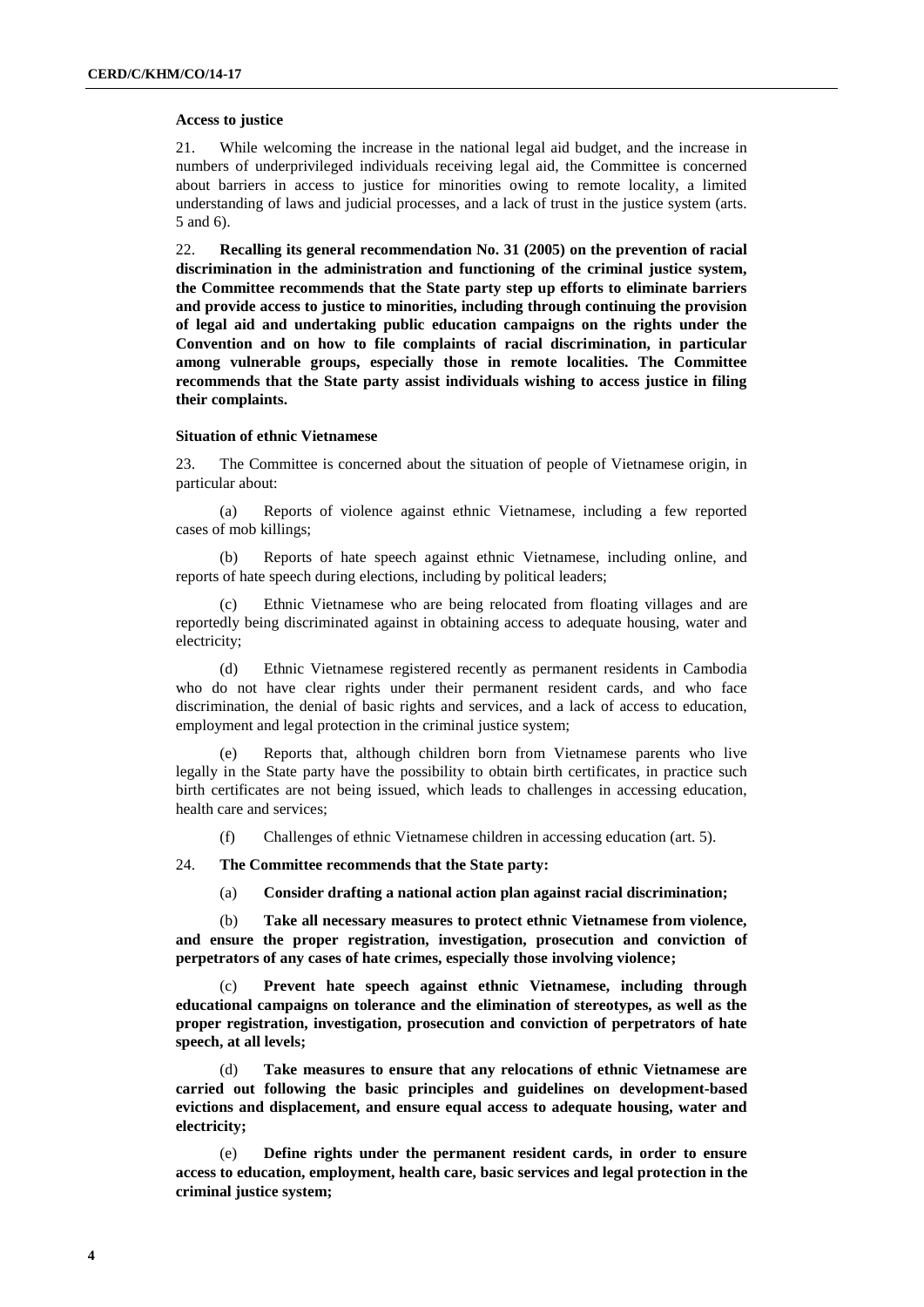(f) **Ensure the birth registration of all ethnic Vietnamese children born in the State party, and ensure the issuance of birth certificates in practice, to eliminate barriers in accessing education, health care and services;**

## (g) **Eliminate barriers in accessing education.**

#### **Situation of Khmer Krom**

25. While taking note of the information provided by the State party on identity documentation for Khmer Krom, the Committee remains concerned that some Khmer Krom continue to be denied legal documents in practice, which puts them at risk of statelessness and leads to discrimination and barriers in accessing land, employment, education, health care and basic services. The Committee is also concerned that Khmer Krom are still not able to record their true name and place of birth in their identification documents (arts. 2 and 5).

26. **The Committee recommends that the State party ensure that the National Strategic Plan on Identification (2019–2026) addresses the specific challenges faced by minorities, including Khmer Krom, in accessing identification documents. The Committee also recommends that the State party take measures to ensure identification documents are provided to Khmer Krom, recognizing their citizenship, and allow Khmer Krom to record their true name and place of birth in their identification documents. The Committee further recommends the State party ensure equal access of Khmer Krom to land, employment, education and basic services.** 

#### **Situation of indigenous people**

27. While welcoming the State party's recognition of and efforts to support indigenous peoples, including some improvements in the rights of indigenous children in different fields, such as education, the Committee is still concerned about challenges facing the situation of indigenous peoples, in particular about:

(a) The lack of detailed information, including data on the enjoyment of socioeconomic rights by the 24 indigenous groups;

(b) Reports that indigenous peoples continue to be affected by a lack of access to education, health care and an adequate standard of living;

The insufficient free, prior and informed consent with affected indigenous communities, while natural resource extraction, industrial and development projects continue;

(d) Reported intimidation and attacks against indigenous peoples as they seek to exercise their rights as it relates to communal lands;

The current land titling process, which is too lengthy and bureaucratic and therefore prevents some indigenous groups from being able to efficiently register their collective land;

Prolonged land disputes that reportedly leave affected indigenous individuals homeless during settlement and make indigenous lands susceptible to land grabbing for commercial purposes (arts. 2 and 5).

28. **Bearing in mind its general recommendation No. 23 (1997) on the rights of indigenous peoples**, **the Committee welcomes the Government's development of a strategic plan for the development of indigenous peoples 2020–2024, and recommends that the State party:** 

(a) **Provide detailed information and statistical data on the 24 indigenous groups identified in the State party;**

(b) **Take measures to ensure access to education, health care and an adequate standard of living by all indigenous peoples;**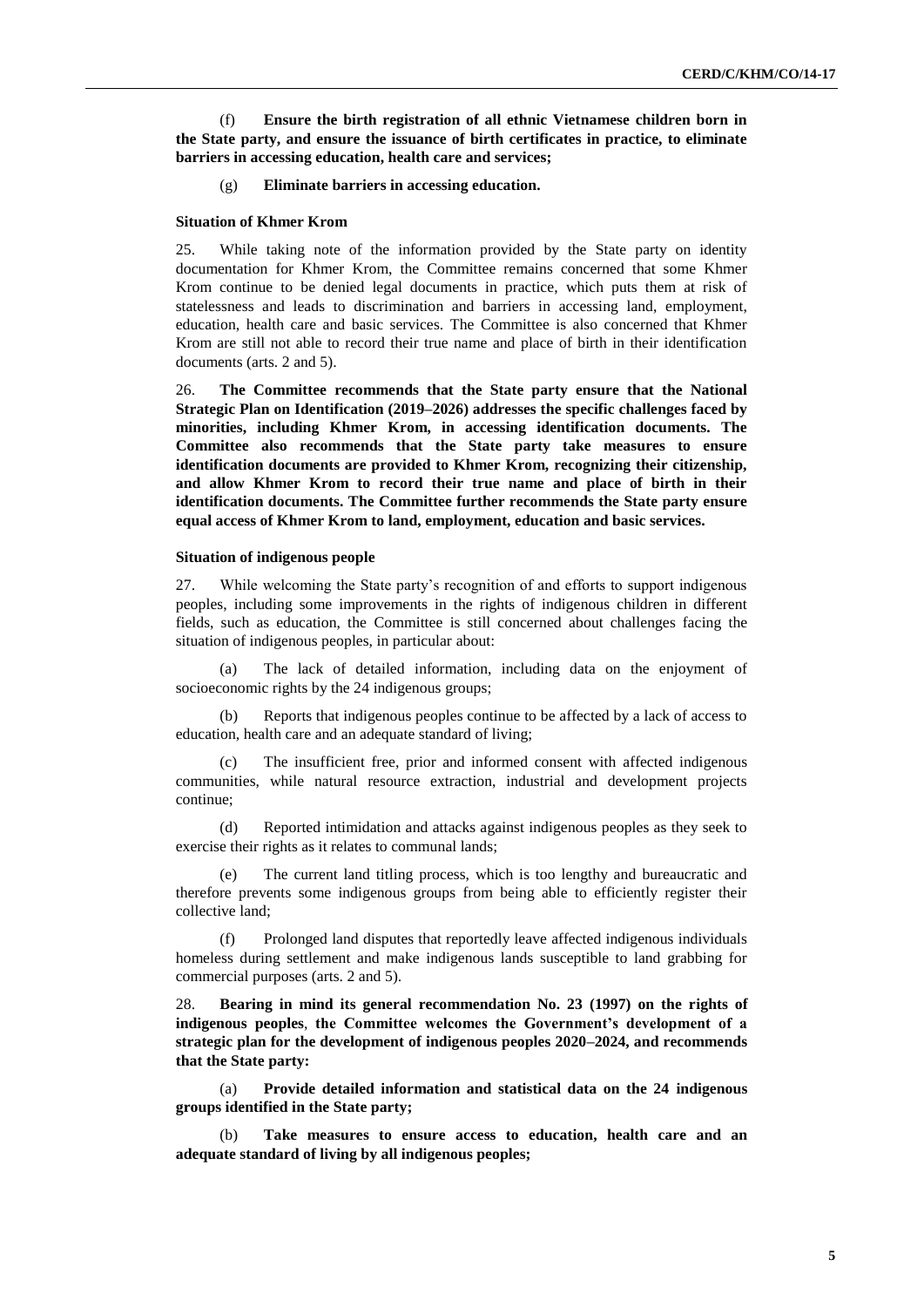(c) **Take measures to ensure free, prior and informed consent with indigenous communities in matters that impact them, in accordance with international standards;**

(d) **Protect indigenous peoples from attacks and intimidation from government agents and private companies as they seek to exercise their rights as it relates to communal lands;**

(e) **Simplify the procedure of land titling allowing for indigenous peoples to gain recognition and claim their land;** 

(f) **Expedite the settling of land disputes and take measures to prevent the displacement of and homelessness among indigenous peoples.**

#### **Situation of minority women**

29. The Committee is concerned that minority women face multiple and intersecting forms of discrimination on the basis of ethnic origin and gender, including barriers in access to employment, education, health care and justice. The Committee is concerned at reports that indigenous women are particularly vulnerable to violence (arts. 2 and 5).

30. **Recalling its general recommendation No. 25 (2000) on gender-related dimensions of racial discrimination, the Committee recommends that the State party eliminate all barriers faced by minority women in access to employment, education, health care and justice. To this end, it recommends that the State party incorporate a minority-women perspective in all policies and strategies. The Committee also recommends that the State party ensure that violence against ethnic-minority and indigenous women are incorporated into its national action plans and efforts to end violence against women.** 

#### **Trafficking in persons**

31. The Committee notes efforts by the State party to prevent trafficking in persons, such as the National Plan of Action to Counter Trafficking (2019–2023), to monitor places of prostitution and to disseminate information to business owners on issues related to trafficking. However, the Committee is deeply concerned that the State party remains a source, destination and transit country for trafficking in persons, in particular of women and girls, for purposes of sexual and labour exploitation. The Committee is particularly concerned about trafficking in children (arts. 2 and 5).

32. **The Committee recommends that the State party continue its efforts to prevent trafficking in persons, and in particular:**

(a) **Investigate all instances of trafficking in persons brought to its attention, prosecute the perpetrators and punish them appropriately, and ensure that victims receive reparation;**

(b) **Strengthen protection and assistance for victims and facilitate the lodging of complaints, in particular by ensuring that victims have effective access to legal and psychological assistance, and social services, including housing, in cooperation with civil society organizations;**

(c) **Conduct training and awareness-raising activities for law enforcement officials, including border immigration officials, on the identification of victims of trafficking in persons;**

(d) **Take measures to prevent trafficking in children in conjunction with the United Nations Children's Fund**.

#### **Statelessness**

33. The Committee is concerned by the lack of sufficient protections to ensure that children born in the State party, who would otherwise be stateless, can acquire nationality and have access to identity documents (art. 5).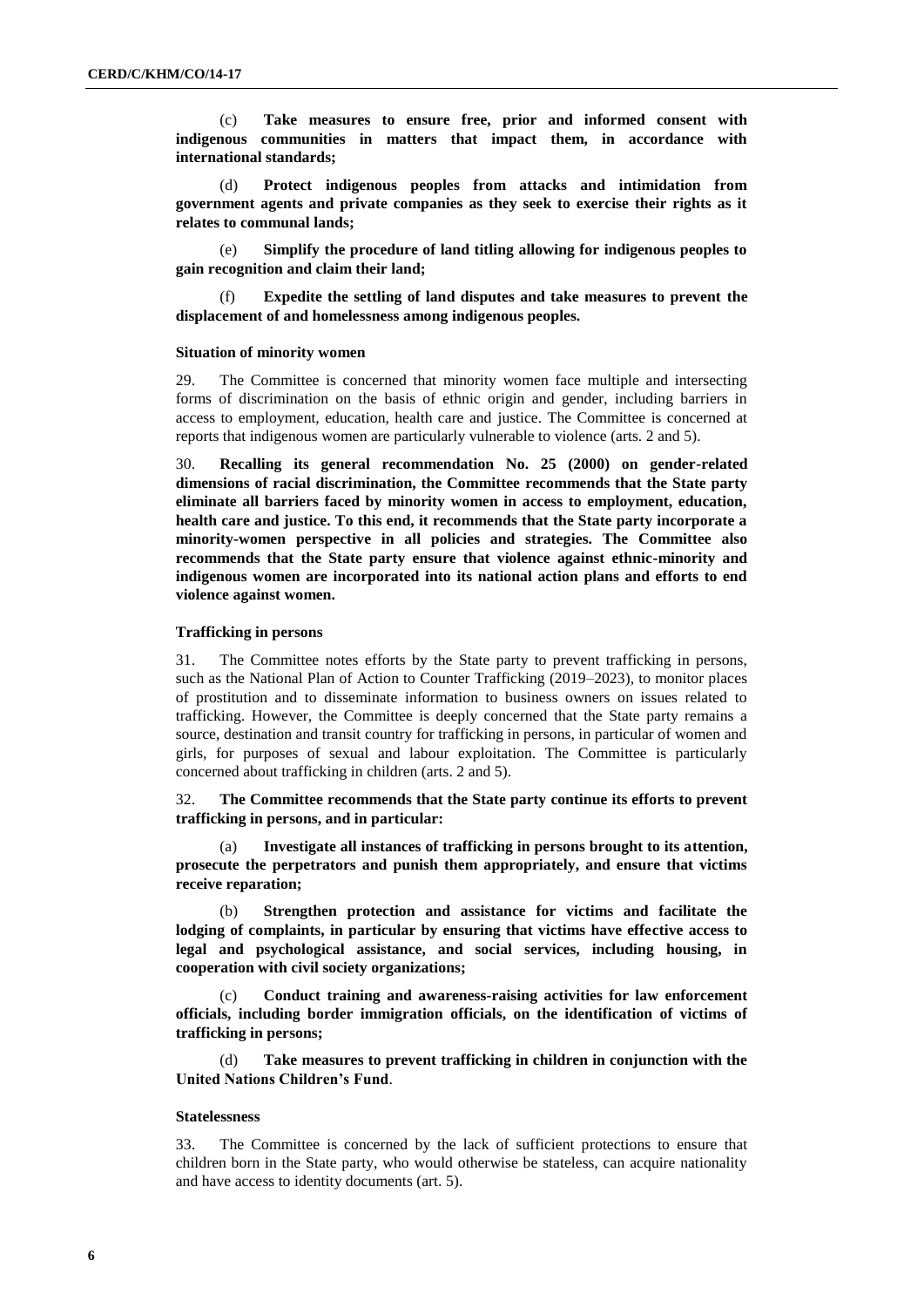34. **Recalling its general recommendation No. 30 (2004) on discrimination against non-citizens, the Committee recommends that the State party take measures to ensure that children born in the State party who would otherwise be stateless have the ability to acquire nationality and have access to identity documents. The Committee recommends that the State party ratify the Convention relating to the Status of Stateless Persons and the Convention on the Reduction of Statelessness.**

## **Refugees and asylum seekers**

35. The Committee is deeply concerned at reports that the principle of non-refoulement is not fully respected in law and in practice. The Committee is also concerned at the lack of procedural safeguards for applicants for asylum and refugee status, in particular those whose applications are denied (art. 5).

36. **The Committee recommends that the State party take all measures to ensure the full respect of the principle of non-refoulement. Recalling its general recommendation No. 22 (1996) on refugees and displaced persons in the context of article 5 of the Convention, the Committee recommends that the State party ensure judicial appeals procedures for asylum seekers and allow asylum seekers and refugees to have access to basic rights.** 

## **Civil society organizations**

37. The Committee regrets the reportedly difficult and complex registration procedures for civil society organizations, namely those working on the rights of ethnic minorities and indigenous peoples, which lacks procedural safeguards to challenge the denial of registration, and is concerned about the advance notification required by civil society organizations for certain activities (art. 5).

38. **The Committee recommends that the State party ensure an open space for the operation of civil society organizations, and remove complex registration procedures and limitations on their ability to operate, with a view to facilitating the work of human rights defenders.**

## **Human rights training**

39. The Committee notes the educational initiative mentioned by the State party in order to encourage tolerance and eliminate prejudice stereotypes and hatred in a post-conflict context. However, the Committee remains concerned about the continuance and prevalence of prejudice and discrimination in the State party (art. 7).

40. **The Committee recommends that the State party increase its efforts to provide human rights training, including in schools, and to raise public awareness of the importance of tolerance, coexistence, ethnic and cultural diversity and the fight against racial discrimination, and to provide human rights training, in particular on the rights under this Convention, among law enforcement officials, members of the judiciary, prison officers, lawyers and teachers.** 

## **D. Other recommendations**

## **Ratification of other treaties**

41. **Bearing in mind the indivisibility of all human rights, the Committee encourages the State party to consider ratifying those international human rights treaties that it has not yet ratified, in particular treaties with provisions that have direct relevance to communities that may be subjected to racial discrimination, including the International Convention on the Protection of the Rights of All Migrant Workers and Members of Their Families.**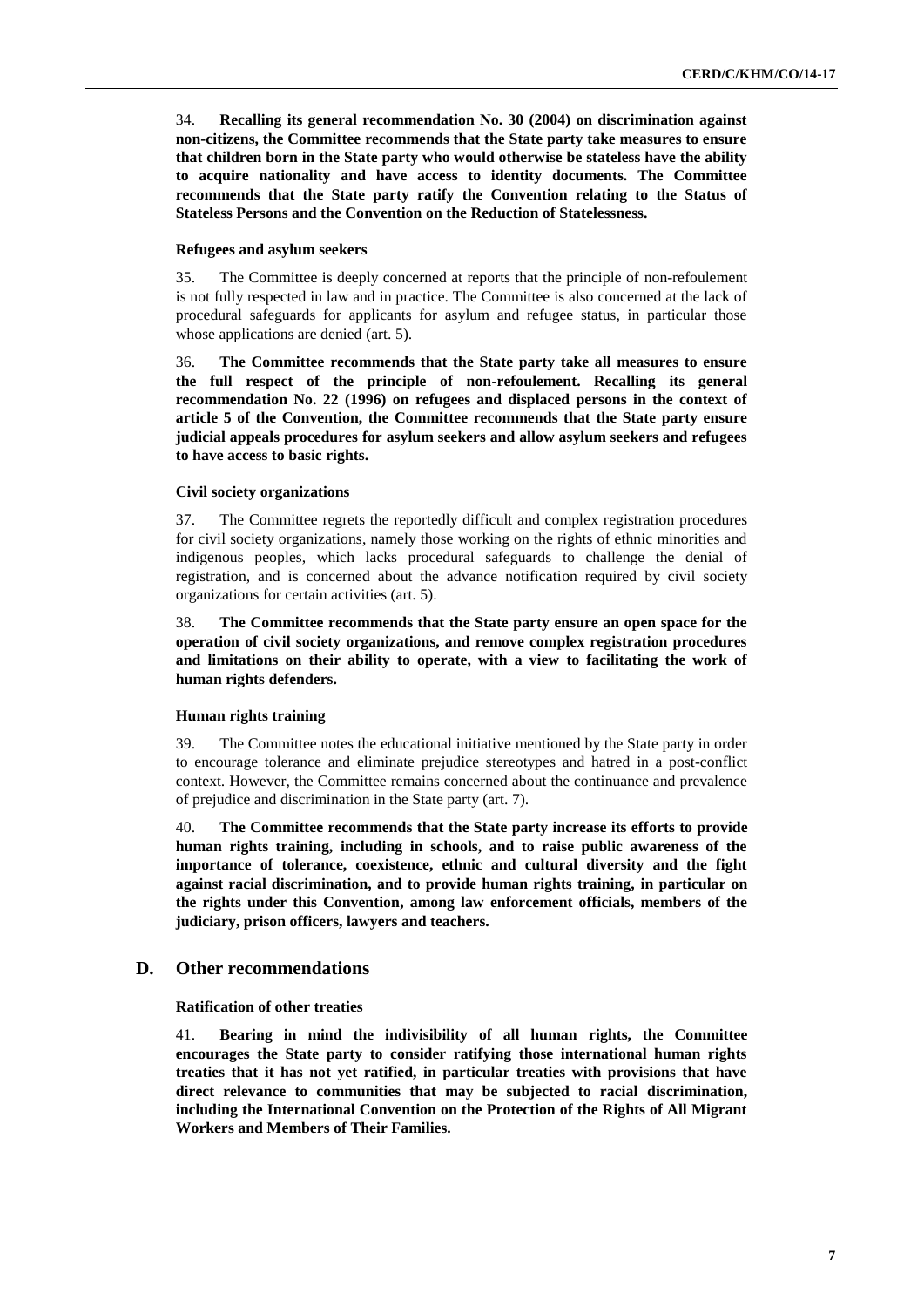#### **Amendment to article 8 of the Convention**

42. **The Committee recommends that the State party ratify the amendment to article 8 (6) of the Convention adopted on 15 January 1992 at the fourteenth meeting of States parties to the Convention and endorsed by the General Assembly in its resolution 47/111.**

## **Declaration under article 14 of the Convention**

43. **The Committee encourages the State party to make the optional declaration provided for in article 14 of the Convention recognizing the competence of the Committee to receive and consider individual communications.**

## **Follow-up to the Durban Declaration and Programme of Action**

44. **In the light of its general recommendation No. 33 (2009) on follow-up to the Durban Review Conference, the Committee recommends that, when implementing the Convention in its domestic legal order, the State party give effect to the Durban Declaration and Programme of Action, adopted in September 2001 by the World Conference against Racism, Racial Discrimination, Xenophobia and Related Intolerance, taking into account the outcome document of the Durban Review Conference, held in Geneva in April 2009. The Committee requests that the State party include in its next periodic report specific information on action plans and other measures taken to implement the Durban Declaration and Programme of Action at the national level.**

## **International Decade for People of African Descent**

45. **In the light of General Assembly resolution 68/237, in which the Assembly proclaimed 2015–2024 the International Decade for People of African Descent, and Assembly resolution 69/16 on the programme of activities for the implementation of the Decade, the Committee recommends that the State party prepare and implement a suitable programme of measures and policies in collaboration with organizations and persons of African descent. The Committee requests that the State party include in its next report precise information on the concrete measures adopted in that framework, taking into account its general recommendation No. 34 (2011) on racial discrimination against people of African descent.**

## **Consultations with civil society**

46. **The Committee recommends that the State party continue consulting and increasing its dialogue with civil society organizations working in the area of human rights protection, in particular those working to combat racial discrimination, in connection with the preparation of the next periodic report and in follow-up to the present concluding observations.**

## **Dissemination of information**

47. **The Committee recommends that the State party's reports be made readily available and accessible to the public at the time of their submission and that the concluding observations of the Committee with respect to those reports be similarly made available to all State bodies entrusted with the implementation of the Convention, including municipalities, and publicized on the website of the Ministry of Foreign Affairs in the official and other commonly used languages, as appropriate.**

## **Common core document**

48. **The Committee encourages the State party to update its common core document, which dates to 1998, in accordance with the harmonized guidelines on reporting under the international human rights treaties, in particular those on the common core document, as adopted at the fifth inter-committee meeting of the human rights treaty bodies held in June 2006 (HRI/GEN/2/Rev.6, chap. I). In the light of**